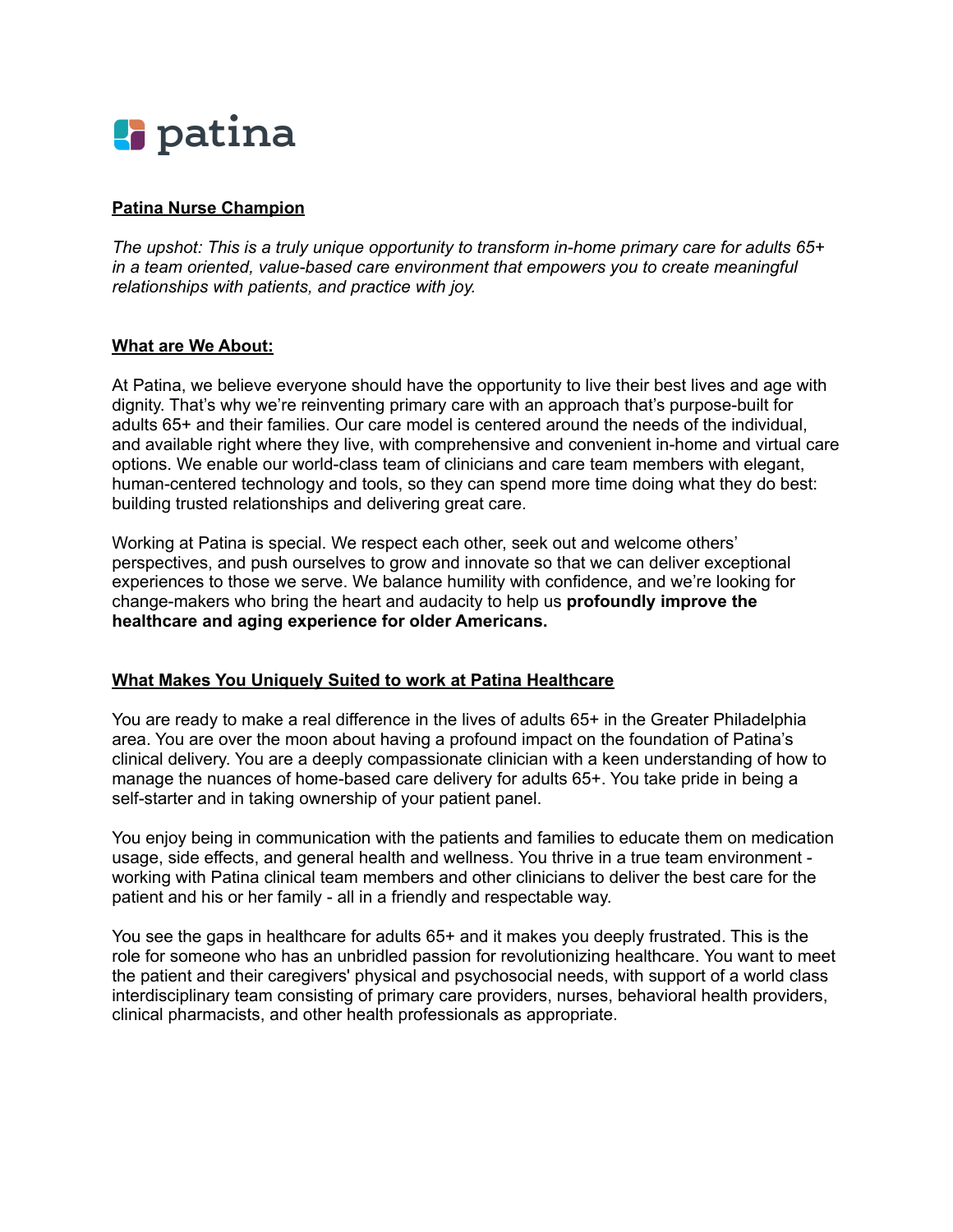### **What you Get to Do:**

- You will provide best in care, informed by geriatric principles and rooted in respect for patients and their family's unique ability to lead their own care.
- You will provide predominantly in-home, and as needed virtual, primary care services under the direction of primary care practitioners and in partnership with a multidisciplinary team of health champions, nurse practitioners, behavioral health specialists, and Physicians.
- You will gather patient histories and conduct physical exams and be the in-home "eyes and ears" conducting nursing assessments that will inform Patina PCPs and will shape the overall care plan and experience for patients.
- You'll help patients and their caregivers implement care plans developed with PCPs, health champions, and BHS. You'll help the team adapt care plans based on patient and caregiver response.
- You will work with Patina's Electronic Medical Record (EMR) to efficiently and thoroughly document assessments, progress along care plans, and coordinate with your team.
- You will participate in daily team huddles and weekly interdisciplinary rounds to participate in the care of Patina patients.
- You will be an expert nurse including whole-person nursing care, integrating core geriatric principles, acute and post-acute care, shared decision making, etc.
- You will provide skilled primary care nursing services including medication administration, wound care, therapeutic treatments, and skilled teaching as ordered and indicated.
- You will aid in developing, implementing, and coordinating a system of patient care delivery that encourages communication, teamwork, positive outcomes, high quality care, patient satisfaction, and proper application of resources in order to inspire each Senior to take charge of their life and health.
- You will provide advice and emotional support to patients and their family members.
- You will participate in cross coverage with the Virtual Nurse Champion, working with a team of Health Champions to conduct virtual primary care, reinforce education, help patients meet their goals, etc from our office.

# **What is Required:**

- 5+ years nursing experience
- A current unrestricted Registered Nurse license in Pennsylvania
- Comfortability with potentially 100% local travel across the Greater Philadelphia area mileage reimbursement is included
- A current, unrestricted, and active driver's license
- Access to reliable transportation to visit patient with the minimum state required liability auto insurances
- Previous experience in nursing or other medical fields
- Familiarity with medical software and equipment
- Ability to build rapport with patients
- Strong problem solving and critical thinking skills
- Ability to thrive in a fast-paced environment